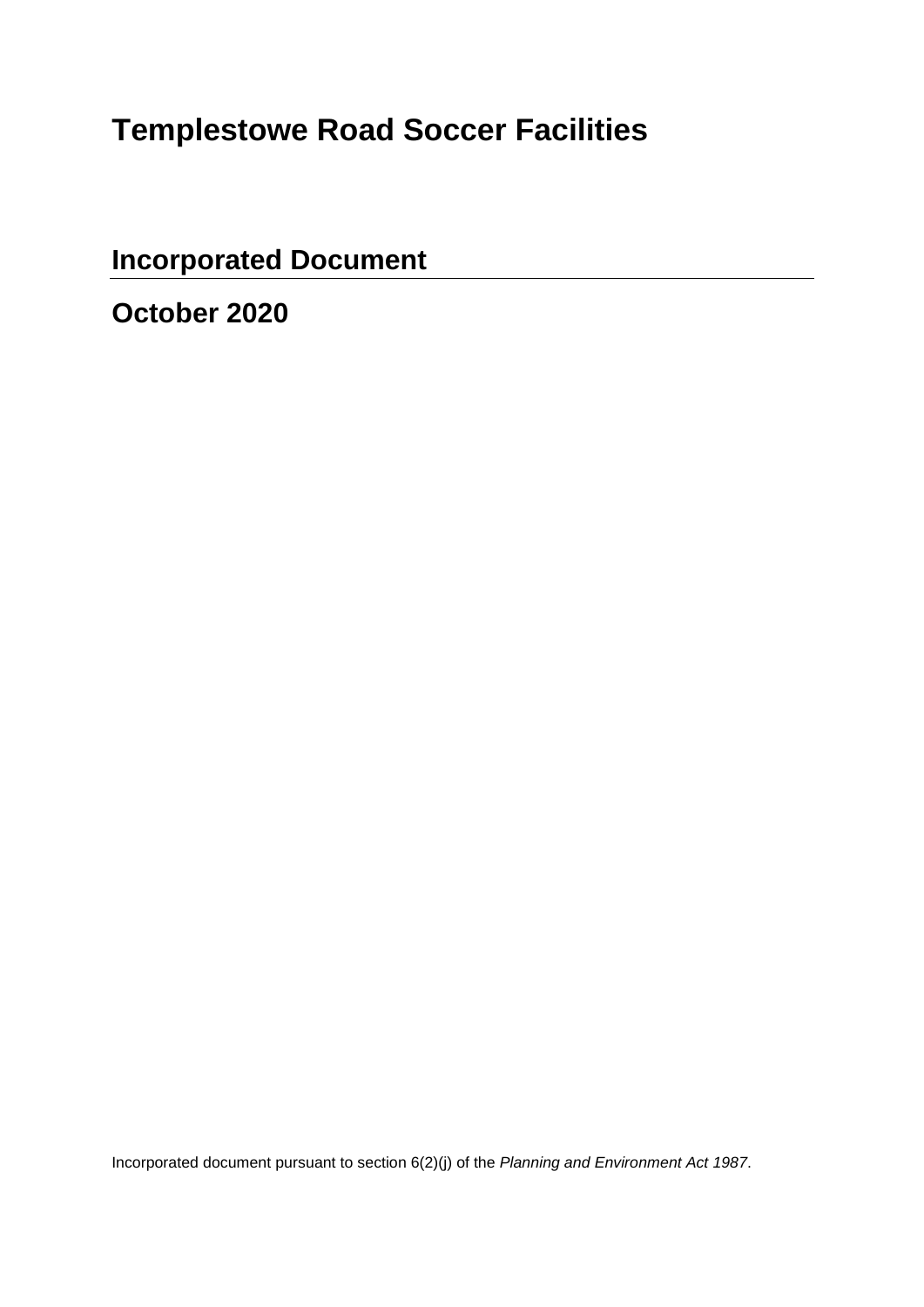## **1. INTRODUCTION**

- 1.1. This document is an incorporated document in the Manningham Planning Scheme (**Planning Scheme**) and is made pursuant to section 6(2)(j) of the *Planning and Environment Act 1987*.
- 1.2. This incorporated document facilitates the delivery of the Templestowe Road Soccer Facilities (**Project**). The Project comprises works and activities that are associated with the North East Link project, a declared project under the *Major Transport Projects Facilitation Act 2009*.
- 1.3. The control in Clause 4 prevails over any contrary or inconsistent provision in the Planning Scheme.

## **2. PURPOSE**

2.1. The purpose of the control in Clause 4 is to permit and facilitate the use and development of the land described in Clause 3 for the purposes of the Project, in accordance with the requirements specified in Clause 4.

## **3. LAND**

3.1. The control in Clause 4 applies to the land shown as SCO6 on the planning scheme maps forming part of the Planning Scheme (**Project Land**).

## **4. CONTROL**

## **Exemption from Planning Scheme requirements**

- 4.1. Despite any provision to the contrary, or any inconsistent provision in the Planning Scheme, no planning permit is required for, and no provision in the Planning Scheme operates to prohibit, restrict or regulate the use or development of the Project Land for the purposes of, or related to, constructing, maintaining or operating the Project.
- 4.2. The use and development of the Project Land for the purpose of, or related to, the Project includes, but is not limited to:
	- (a) Soccer fields, a pavilion, sport and recreation facilities including passive and active recreation, associated car parking, flood lighting, fencing, tree planting and revegetation
	- (b) Improvements to the public realm and pedestrian and shared use paths
	- (c) Stormwater treatment and flood management
	- (d) Ancillary activities including but not limited to:
		- (i) Developing and using lay down areas for construction purposes
		- (ii) Constructing and using temporary site workshops and storage, administration and amenities buildings
		- (iii) Removing, destroying and lopping trees and vegetation, including native vegetation and dead vegetation
		- (iv) Demolishing and removing buildings, fixtures, structures and infrastructure
		- (v) Earthworks and related structures including retaining walls
		- (vi) Restoration and reinstatement works
		- (vii) Creating or altering access to a road in a Road Zone, Category 1
		- (viii) Creating or altering access to land in a Public Acquisition Overlay if the purpose of acquisition is for a Category 1 road
		- (ix) Storage and assembly of materials and equipment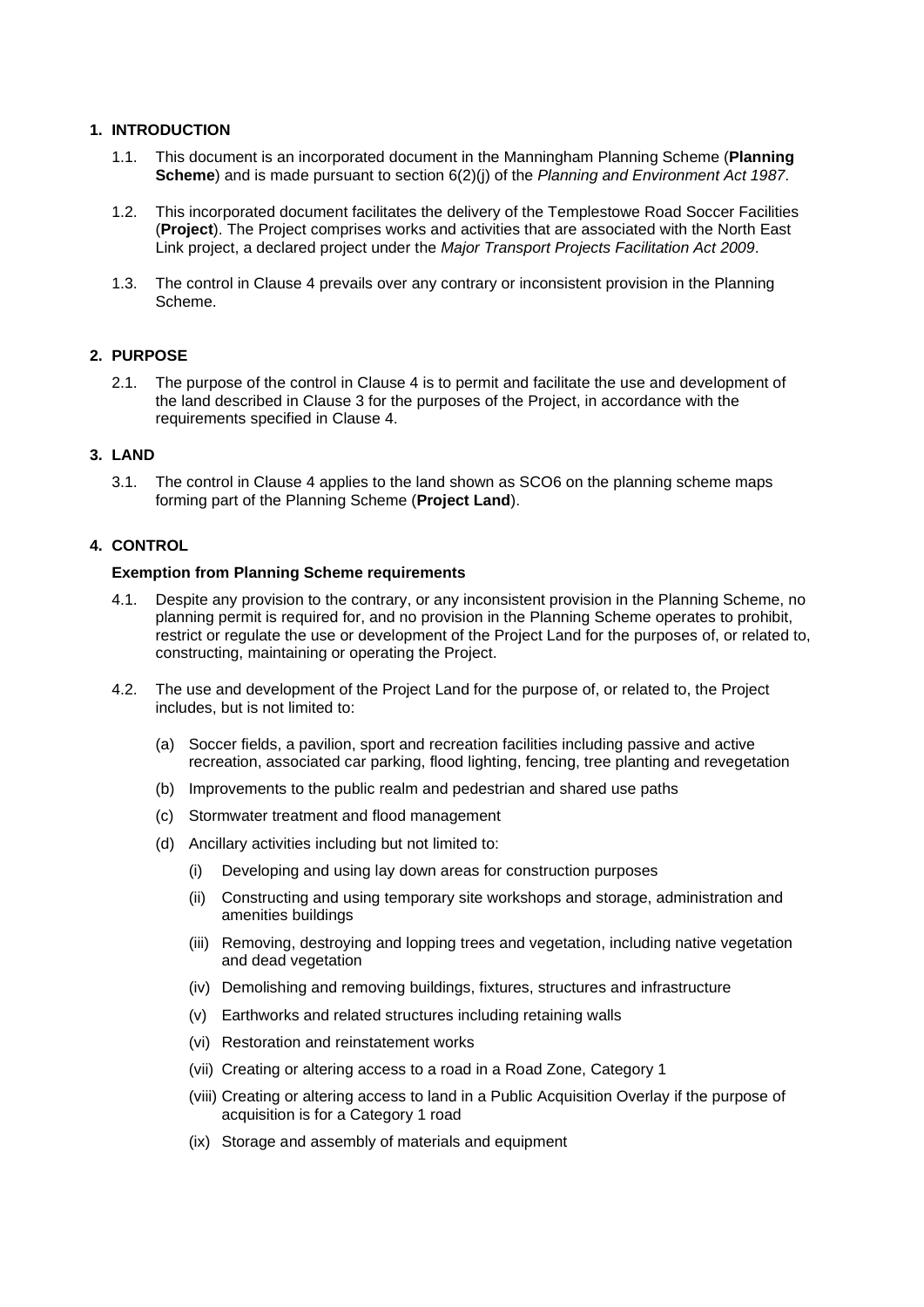- (x) Constructing and carrying out works to install, alter or relocate, drainage infrastructure, utility installations and services
- (xi) Roadworks and constructing and using temporary access roads, diversion roads and vehicle parking areas
- (xii) Displaying construction signs, directional signs or signs associated with the use of the land for an Open sports ground or Informal Outdoor Recreation
- (xiii) Subdividing and consolidating land

## **Conditions**

4.3. The use and development permitted by this Incorporated Document is subject to the following conditions. In these conditions, a reference to 'a stage' includes any stage or part of the Project, whether for construction or operation or both. For the purposes of conditions 4.7, 4.8 and 4.9, a reference to 'the IEA' is a reference to the Independent Environmental Auditor referred to in the Environmental Management Framework approved by the Minister for Planning under the 'North East Link Project Incorporated Document, December 2019' as amended from time to time.

#### 4.4. Site Assessment

- 4.4.1. Prior to the commencement of use or development of land (excluding preparatory buildings and works under Clause 4.12) a **Preliminary Site Investigation** must:
	- (a) Be prepared by an environmental professional with qualifications to the satisfaction of the responsible authority.
	- (b) Be compliant with the provisions for a Preliminary Site Investigations in the National Environment Protection (Assessment of Site Contamination Measure 1999) (as amendment 2013).
	- (c) Make an unequivocal statement that either:
		- (i) The site is not likely to be contaminated to a level which would pose a significant risk to the environment or human health under the proposed use/development scenario. No further assessment is required, or,
		- (ii) The site is potentially contaminated, or there is likelihood of contamination, that would pose a risk to the proposed use/development scenario. There is enough information to classify the site as potentially contaminated and to derive a risk-based remediation or management strategy, or,
		- (iii) The site is potentially contaminated, or there is likelihood of contamination, that would pose a risk to the proposed use/development scenario. There is enough information to classify the site as potentially contaminated, an environmental audit is required.

#### 4.5. Master Plan

- 4.5.1. Prior to commencement of use or development or any stage of development (excluding preparatory buildings and works under Clause 4.12), a master plan (**Master Plan**) must be approved by the Minister for Planning. The Master Plan must be generally in accordance with the *Templestowe Road Soccer Facilities Master Plan, July 2020* prepared by North East Link Project.
- 4.5.2. The Master Plan may be amended with the approval of the Minister for Planning.
- 4.5.3. An application for approval of the Master Plan or an amendment to the Master Plan must be accompanied by: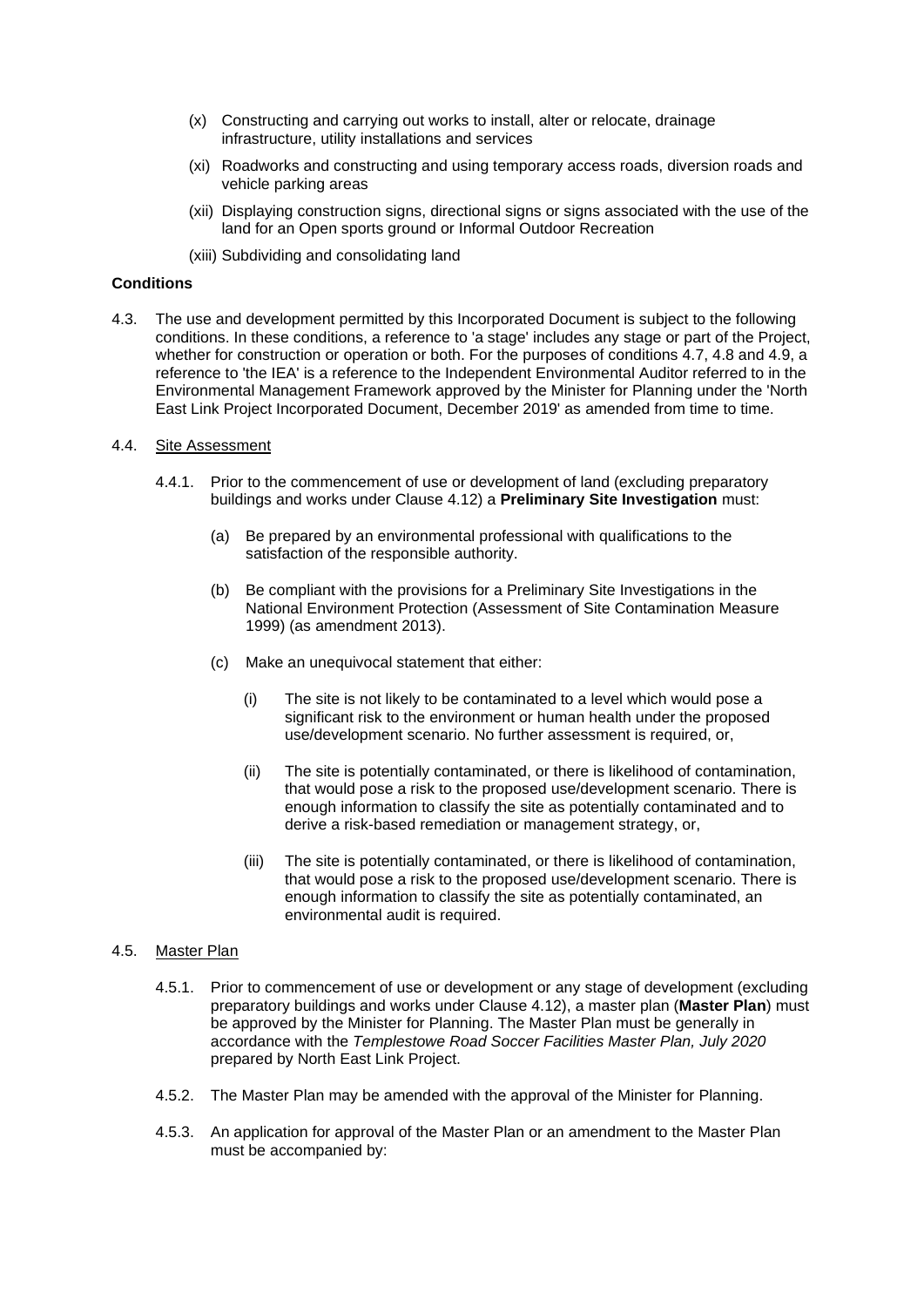- (a) Amended Master Plan and a schedule explaining the amendment where relevant;
- (b) A written report explaining and supporting the approval or amendment which includes a description of the form and extent of any consultation carried out with Manningham City Council, the Head, Transport for Victoria, Melbourne Water, Parks Victoria and the Wurundjeri Woi Wurrung Cultural Heritage Aboriginal Corporation and any other stakeholders concerning the approval or amendment, all written comments received, and a response to the comments made.

#### 4.6. Development Plans

- 4.6.1. Prior to the commencement of development or any stage of development (excluding preparatory buildings and works under Clause 4.12), a detailed development plan (**Development Plan**) for that development or stage must be prepared to the satisfaction of the Minister for Planning. The Development Plan must be generally in accordance with the approved Master Plan.
- 4.6.2. The Development Plan must include the following information, where relevant:
	- (a) An Existing Conditions Plan
	- (b) Site Layout Plan showing the location of all proposed buildings and works including fencing, earthworks, the level of cut and fill, and the location of car parking
	- (c) Floor plans, sections, use area schedule, elevations, details of external materials and finishes and a roof plan for all new buildings
	- (d) Location and details of all vehicle entry/exit points from the road network
	- (e) Details of proposed landscaping and a plant and establishment schedule with priority for local indigenous species
	- (f) A Site Access Plan for pedestrians and cyclists, which considers connection with adjoining sites
	- (g) A Lighting Plan which demonstrates that light glare and other light impacts on nearby residents, adjoining land and the Yarra River corridor will be minimised.
	- (h) A Waste Management Plan which identifies storage and collection points away from parklands and shared user paths.
- 4.6.3. An application for approval of the Development Plan, or an amendment to the Development Plan, must be accompanied by:
	- (a) An explanation demonstrating how the Development Plan, or an amendment to the Development Plan, are generally in accordance with the approved Master Plan.
	- (b) A written report explaining and supporting the Development Plan, or an amendment to the Development Plan, which includes a description of the form and extent of any consultation carried out with Manningham City Council, the Head, Transport for Victoria, Melbourne Water, Parks Victoria, the Wurundjeri Woi Wurrung Cultural Heritage Aboriginal Corporation and any other stakeholders concerning the proposed Development Plan, or an amendment to the Development Plan, all written comments received, and a response to the comments made.
- 4.6.4. The Development Plan may be amended with the approval of the Minister for Planning.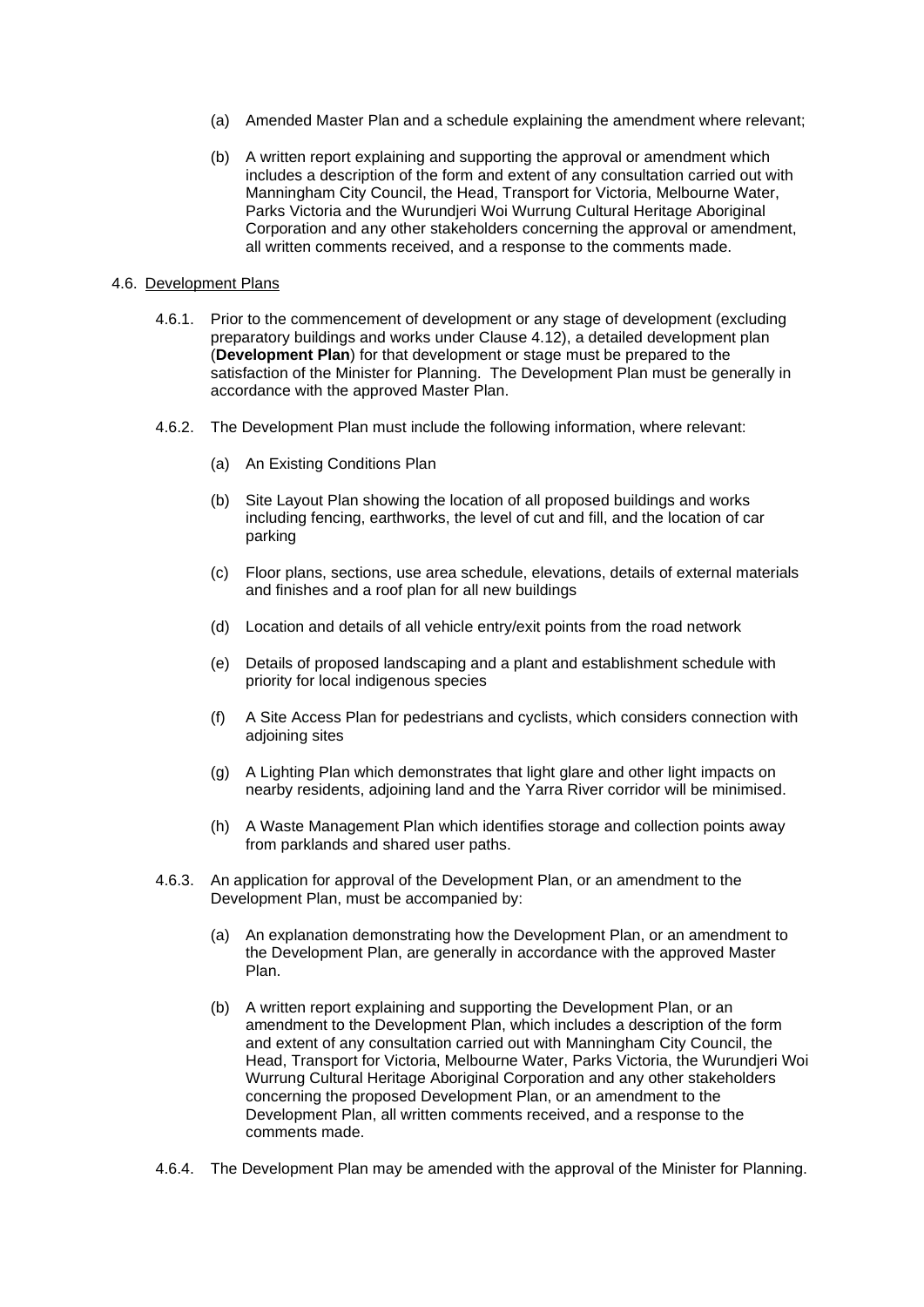- 4.6.5. The use and development must be carried out generally in accordance with an approved Development Plan as amended from time to time.
- 4.7. Construction Environmental Management Plan
	- 4.7.1. Prior to the commencement of development or a stage of development (excluding preparatory buildings and works under Clause 4.12), a Construction Environmental Management Plan (CEMP) must be prepared in consultation with Manningham City Council, Melbourne Water and the Head, Transport for Victoria.
	- 4.7.2. The CEMP must outline how the environmental impacts associated with construction of the development or stage will be managed.
	- 4.7.3. The Construction Environmental Management Plan must address:
		- (a) Demolition of buildings and works
		- (b) Land disturbance
		- (c) Hours of operation
		- (d) Noise management measures
		- (e) Dust avoidance and mitigation measures
		- (f) Traffic and parking management
		- (g) Measures to minimise soiling of roadways
		- (h) Surface water management, including stormwater and sediment control, maintaining flow paths and floodplain storage, and asset protection
		- (i) Vegetation and wildlife protection 'including no-go zones, kangaroo management and light spill management'
		- (j) Measures to manage spoil generated by site works
		- (k) Management measures for any dangerous substances, including response plans to handle fuel and chemical spills.
	- 4.7.4. The CEMP must be verified by the IEA as adequate and compliant with this clause 4.7 and accepted by the North East Link Project, Major Transport Infrastructure Authority (NELP MTIA).
	- 4.7.5. The CEMP may be amended with the acceptance of NELP MTIA after consulting (as relevant) with Manningham City Council, Melbourne Water and the Head, Transport for Victoria on the amendment.
	- 4.7.6. All development must be undertaken in accordance with the approved CEMP.

#### 4.8. Traffic Management Plan

- 4.8.1. Prior to the commencement of development or a stage of development that alters or creates access to a road in a Road Zone or creates additional car parking spaces, a Traffic Management Plan must be prepared in consultation with the Head, Transport for Victoria and Manningham City Council.
- 4.8.2. The Traffic Management Plan must address, as appropriate: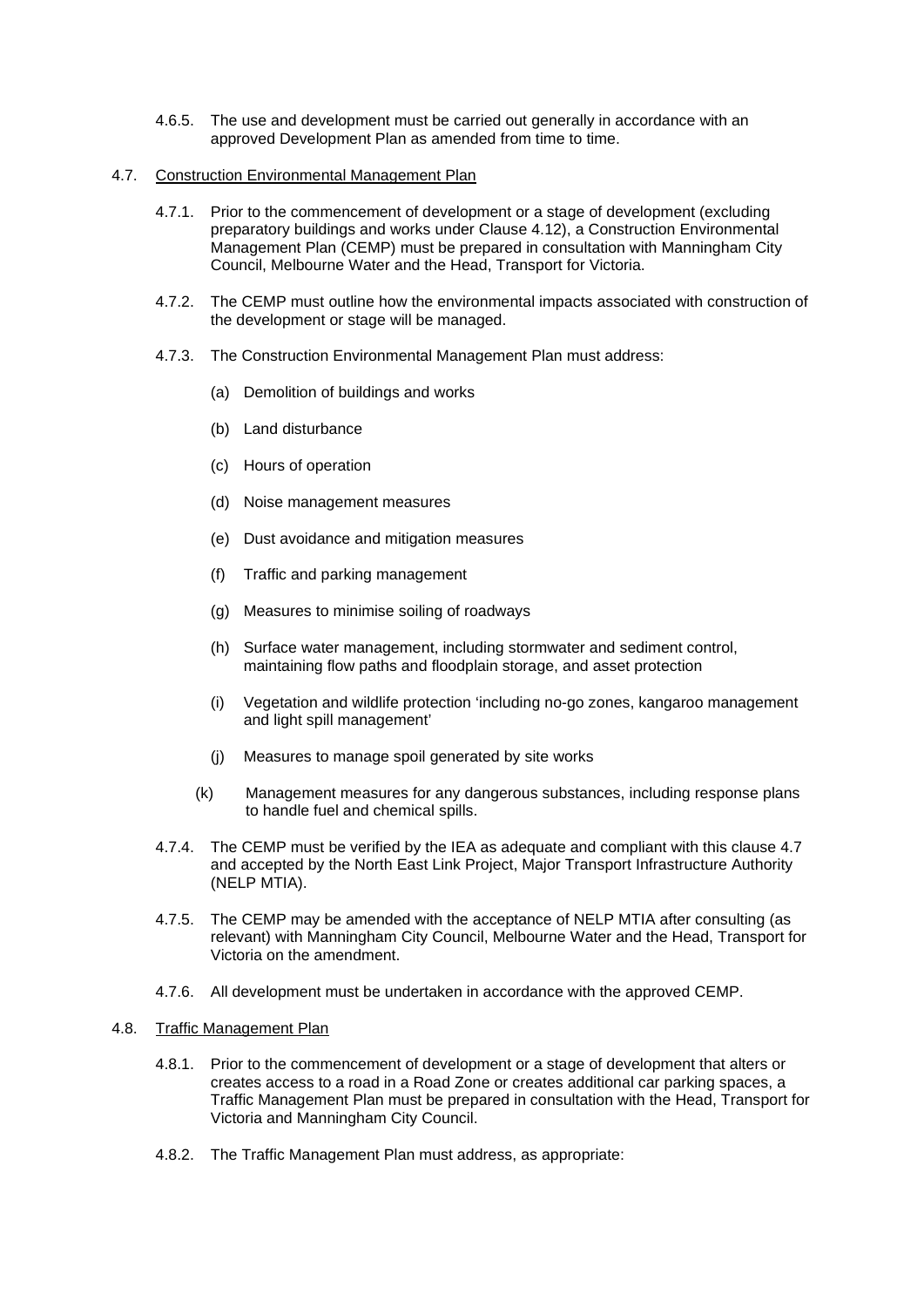- (a) The number of car parking spaces provided
- (b) Details of all changes to vehicle entry/exit points, including supporting analysis such as but not limited to a Traffic and Transport Impact Assessment Report and SIDRA modelling.
- (c) Any recommended traffic management measures
- (d) Disabled parking requirements
- (e) Bicycle parking
- (f) Emergency vehicle access
- 4.8.3. The Traffic Management Plan must be verified by the IEA as adequate and compliant with this clause 4.8 and accepted by NELP MTIA
- 4.8.4. The Traffic Management Plan may be amended with the acceptance of NELP MTIA after consulting (as relevant) with the Head, Transport for Victoria and Manningham City Council on the amendment.
- 4.8.5. Use and development must be undertaken in accordance with the approved Traffic Management Plan.

#### 4.9. Flood Management Plan

- 4.9.1. Prior to the commencement of development or a stage of development (excluding preparatory buildings and works under Clause 4.12, a Flood Management Plan must be prepared in consultation with Manningham City Council and accepted by Melbourne Water.
- 4.9.2. The Flood Management Plan must demonstrate that there will be no significant impact upon the Yarra River waterway health, floodplain, floodwaters, adjoining land, wetland condition, water quality, run-off and soil erosion.
- 4.9.3. The Flood Management Plan must include flood modelling and mapping work that is generally in accordance with Melbourne Water's 'Standards for infrastructure in floodprone areas'.
- 4.9.4. The Flood Management Plan must be verified by the IEA as adequate and compliant with this clause 4.9 and accepted by NELP MTIA.
- 4.9.5. All development and works must be undertaken in accordance with the approved Flood Management Plan.

#### 4.10. Subdivision and consolidation

4.10.1. Before a plan is certified under the *Subdivision Act 1988*, a plan of the proposed subdivision or consolidation must be prepared to the satisfaction of the Minister for Planning.

## 4.11. Native Vegetation

- 4.11.1. Prior to the removal, destruction or lopping of native vegetation (excluding native vegetation removed, destroyed or lopped under Clause 4.12):
	- (a) Information about that native vegetation, including an avoid and minimise statement, in accordance with application requirements 1, 5 and 9 of the *Guidelines for removal, destruction or lopping of native vegetation* (DELWP,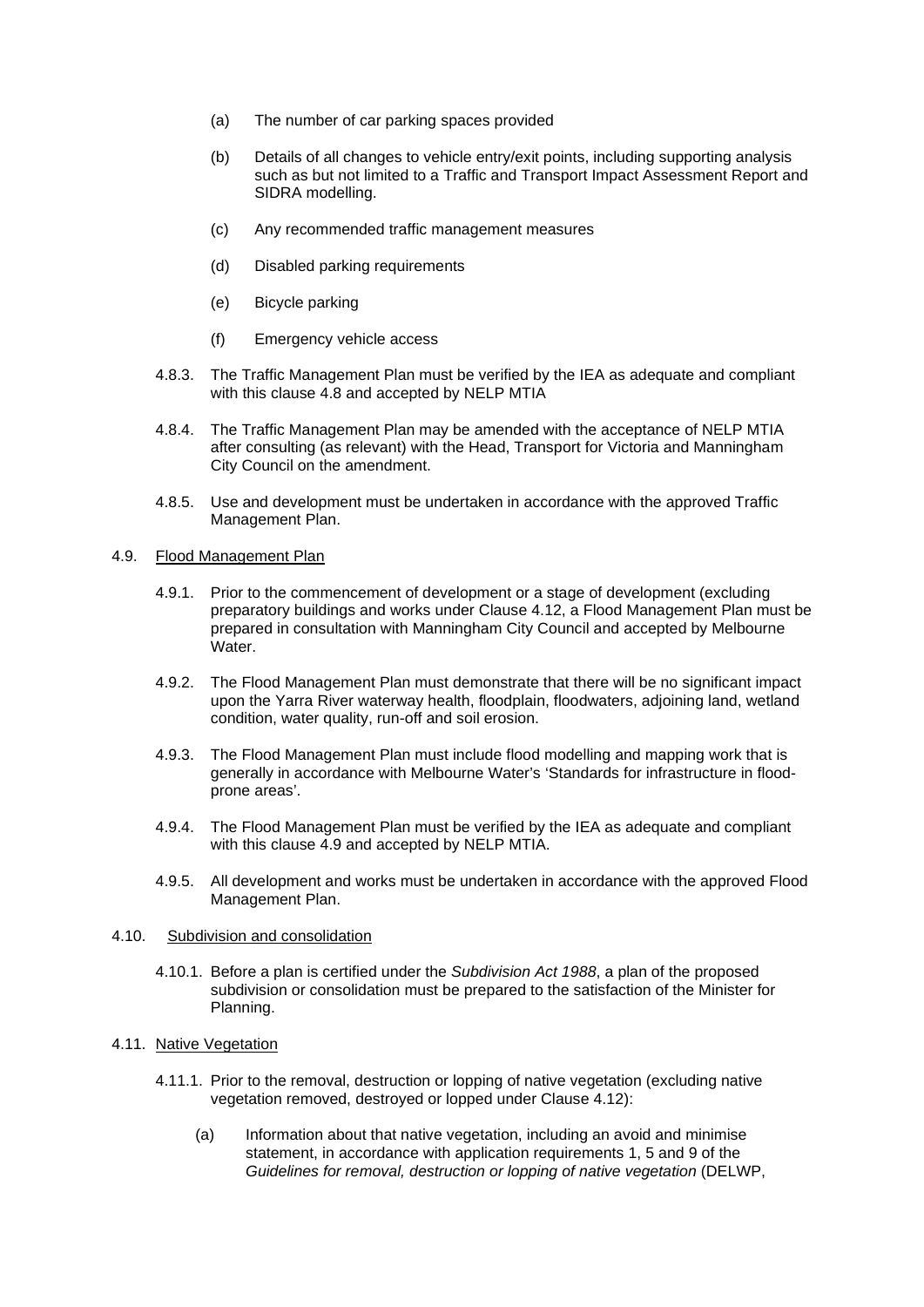December 2017) (Guidelines) must be provided to the satisfaction of the Secretary to the Department of Environment, Land, Water and Planning (DELWP). The information provided to the Secretary of DELWP must include information about native vegetation that has been, or is to be, removed under Clause 4.12.

- (b) The biodiversity impacts from the removal, destruction or lopping of that native vegetation must be offset in accordance with the Guidelines. The biodiversity impacts from the removal, destruction or lopping of native vegetation under Clause 4.12 must be included in the total biodiversity impacts when determining the offset.
- (c) Evidence that the required offset(s) has been secured must be provided to the satisfaction of the Secretary to DELWP.
- 4.11.2. The Secretary to DELWP may vary the timing of the above offset requirement if the Secretary considers there are exceptional circumstances that warrant the variation.
- 4.11.3. The requirements of clause 4.11.1 may be satisfied in stages, however, each requirement must be satisfied prior to the removal, destruction or lopping of native vegetation for that stage.
- 4.11.4. The secured offset(s) for the Project may be reconciled at the completion of the Project in accordance with the *Assessor's handbook - Applications to remove, destroy or lop native vegetation* (DELWP, October 2018).

## 4.12. Preparatory buildings and works

- 4.12.1. The following buildings and works may be commenced before the requirements specified in Clauses 4.6 to 4.11 are satisfied:
	- (a) Preparatory buildings and works for the Project, limited to:
		- (iv) Works, including vegetation removal, where, but for this incorporated document, a planning permit would not be required under the provisions of the Planning Scheme.
		- (v) Investigating, testing and preparatory works to determine the suitability of land, and property condition surveys.
		- (vi) Construction, protection, modification, removal or relocation of minor utility installations.
		- (vii) Establishment of environment and traffic controls.
		- (viii) Demolition to the minimum extent necessary to enable preparatory works.
		- (ix) Salvaging and relocating artefacts and other preparatory works that may be required to be undertaken under the *Aboriginal Heritage Act 2006*.
	- (b) The removal, destruction or lopping of native vegetation to the minimum extent necessary to enable preparatory works, to the satisfaction of the Minister for Planning. Any native vegetation removed to enable preparatory works forms part of the total extent of native vegetation removal necessary for the construction of the Project and, if required, native vegetation offsets must be provided in accordance with the *Guidelines for the removal, destruction or lopping of native vegetation* (DELWP, December 2017) except as otherwise agreed by the Secretary of DELWP.